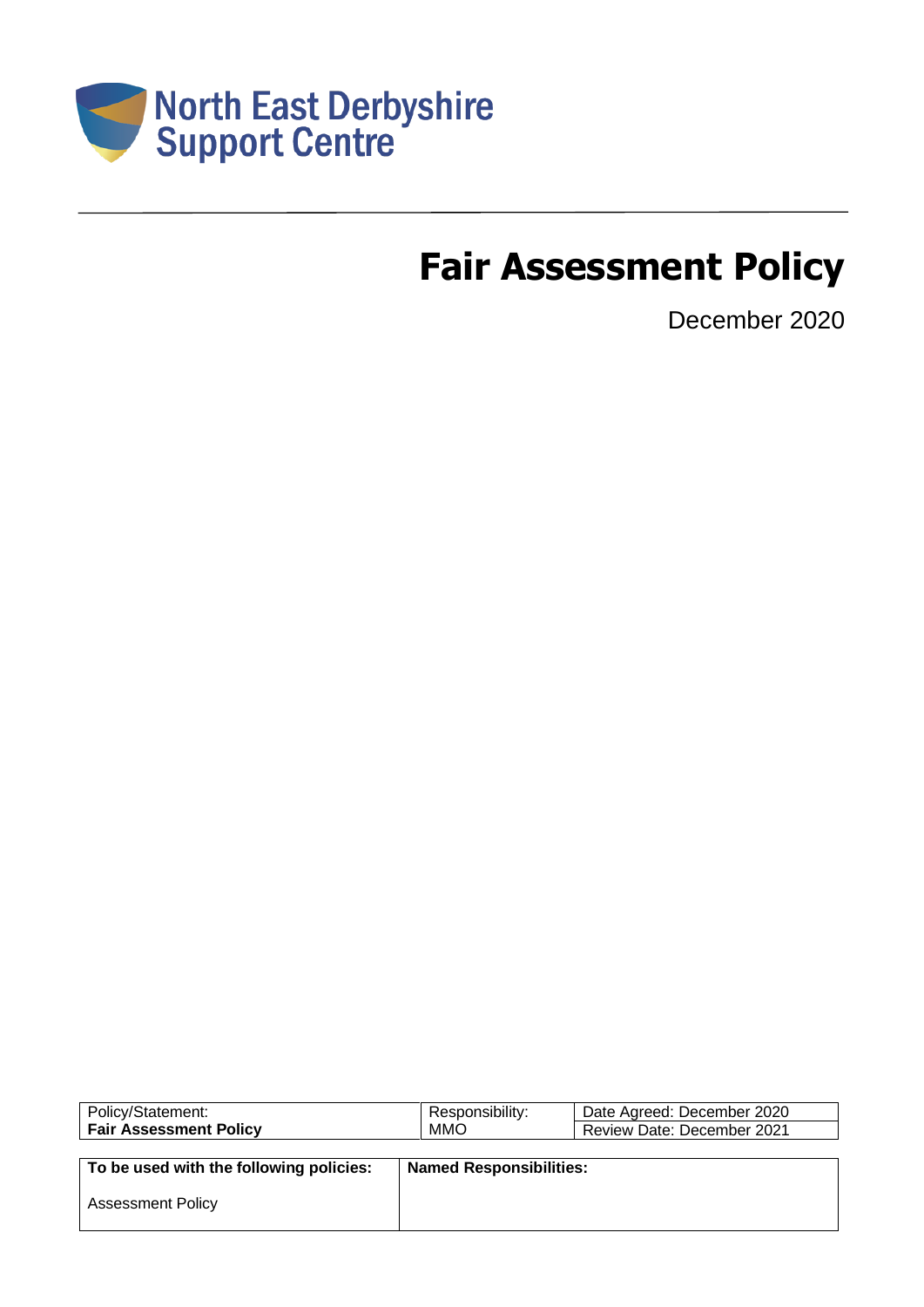## **1. Aims**

We aim to provide a variety of qualifications which provide all students with the opportunity to achieve their full potential by the most appropriate and direct route. Our Assessment Policy is based on the concepts of equality, diversity, clarity, consistency, and openness. We will endeavour to ensure that the assessment processes are implemented in a way which is fair andnon-discriminatory.

## **2 Access**

Pupils are made aware of the contents of this policy and have access to it via the school website. All staff are made aware of the contents and purpose of this policy. This policy is reviewed annually and may be revised in response to feedback from pupils and their parents, staff and externalorganisations.

#### 2.1 We will:

- ensure that all assessment of work is carried out fairly and in keeping with the awarding body's requirements
- ensure that all portfolio-based work will be assessed fairly against the qualification standards. Teachers involved with assessment will be fully trained
- ensure that internal assessments are carried out fairly, in accordance with the awarding body's instructions.
- Ensure that externally marked tests and exams will be conducted in accordance with the requirements of the awarding body.
- 2.2 Pupils can expect:
	- to be fully inducted onto any new course and access information that can be shared with parents and carers via the school's online portal
	- to be given appropriate assessment opportunities during a course, with feedback from teachers regarding the quality of the work
	- that learning outcomes, performance criteria and expectations for learning and assessment are made clear at the start of the course. Such criteria will also be established with each assignment
	- that all work will be marked within the time period stated when set

Where equivalents and exemptions can be applied, we will ensure this is pursued with the relevant awarding body.

## **3 Cheating and Plagiarism**

A fair assessment of a pupil's work can only be made if that work is entirely the pupil's own. Therefore, pupils can expect an awarding body to be informed if:

- they are found guilty of copying or sharing information and answers (unless they are working jointly as part of a group project)
- they are use an unauthorised aid during a test or examination
- they copy another pupil's answers during a test or examination
- they attempt to communicate with other pupils during a test or examination

All allegations of cheating and plagiarism will lead to a full investigation which will follow the guidance of the relevant awarding body.

If a pupil feels that they have been wrongly accused of cheating or plagiarism, they should be referred to the Internal Appeals Procedures Policy.

## **4 Access Arrangement: Reasonable Adjustments and Special Consideration**

A candidate's access arrangements requirement will be determined by the school's SENCO in conjunction with external professionals and following consultation with a pupil's current mainstream school (where a pupil may be dual-registered).

The exams officer is responsible for:

- Ensuring there is appropriate evidence for access arrangements
- Submitting access arrangement applications to the awarding bodies